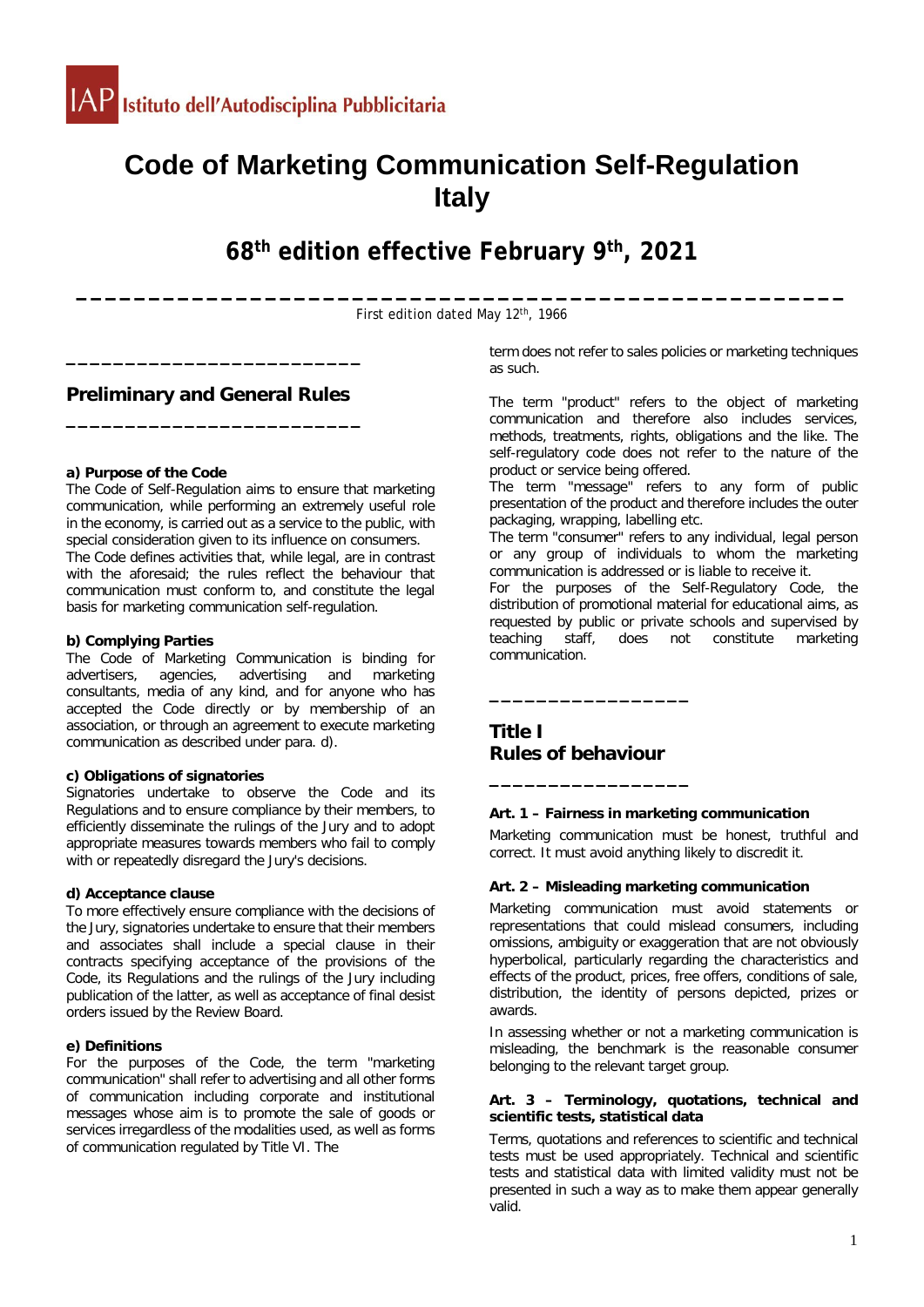## **Art. 4 – Testimonials**

Testimonials and other forms of recommendation of a product, with a promotional intention, should be distinguishable as such as well as authentic and responsible.

#### **Art. 5 – Guarantees and warranties**

Mandatory guarantees cannot be communicated in such a way as to convey the belief that they offer rights greater or different to those provided by law, when they do not.

Should guarantees or warranties be communicated that are greater or different to those that are mandatory, such marketing communication must specify the contents and conditions of the guarantee or warranty offered, or alternatively provide a brief but comprehensive description thereof together with reference to the written sources of information available at the point of sale or supplied with the product.

#### **Art. 6 – Substantiation**

The contents of marketing communication must be capable of substantiation; such substantiation should be available to the Jury or Review Board to prove the truthfulness of the data, descriptions, statements, illustrations used and the consistency of any testimonies.

## **Art. 7 – Identification**

Marketing communication must be clearly distinguishable as such. In the media and in marketing communication where news and other editorial matter are presented to the public, the marketing communication must be clearly distinguishable through the adoption of appropriate measures.

With reference to certain forms of marketing communication on the Internet, the most important and suitable measures are indicated in the Digital Chart Regulations.

## **Art. 8 – Superstition, credulity, fear**

Marketing communication should not play on superstition, credulity or, except in justifiable cases, fear.

#### **Art. 9 – Violence, vulgarity, indecency**

Marketing communication should not contain statements, audio or visual treatments depicting physical or moral violence or, that may be considered indecent, vulgar or repugnant to prevailing standards.

#### **Art. 10 – Moral, Civil, and Religious Beliefs and Human Dignity**

Marketing communication should not offend moral, civil and religious beliefs. Marketing communication should respect human dignity in every form and expression and should avoid any form of discrimination, including that of gender.

## **Art. 11 – Children and young people**

Special care should be taken in messages directed to children**,** i.e. less than 12 years of age, and young people or to which they may be exposed. Such messages should avoid material that could cause psychological, moral or physical harm, and should not exploit the credulity, inexperience or sense of loyalty of children or young people.

In particular, such marketing communication must not suggest:

• violating generally accepted rules of social behaviour;

• acting dangerously or seeking exposure to dangerous situations;

• that failure to posses the promoted product means either their own inferiority or their parents' failure to fulfil their duties;

• that the role of parents and educators is inadequate in supplying healthy nutritional advice;

adopting poor eating habits or neglecting the need for a healthy lifestyle.

Marketing communication for food products and beverages directed to children, or to which they might be exposed, is also subject to the provisions contained in the specific Regulation, which forms an integral part of this Code.

Marketing communication must not include a direct exhortation to children to buy the promoted product or to persuade other people to purchase it.

The portrayal of children and young people in marketing communication must avoid playing on the natural sentiments of adults towards the young.

Visual depictions of children, or persons resembling children, engaged in or seeming to engage in sexually explicit conduct are forbidden.

#### **Art. 12 – Protection of the natural environment**

Advertising claiming or suggesting environmental or ecological benefits must be based on truthful, pertinent and scientifically verifiable evidence.

Such advertising must ensure a clear understanding of which aspect of the product or activity the claimed benefits refer to.

#### **Art. 12bis –Safety**

Marketing communication involving products that may potentially endanger health, safety or the environment, especially when such dangers are not immediately recognisable, should indicate such dangers clearly.

In any case marketing communication should not contain descriptions or representations that may lead consumers to be less cautious than usual or less watchful and responsible towards their own health and safety, including body images inspired by aesthetic models clearly associated with eating disorders that are harmful to health.

#### **Art. 13 – Imitation, Confusion and Exploitation**

Marketing communication should not copy or slavishly imitate that of others even if it concerns non-competitive products, especially if there is the risk of generating confusion with the marketing communication of others.

Moreover, any exploitation of the name, trademark, notoriety and corporate image of other marketers should be avoided, if it is intended to generate an undue advantage.

#### **Art. 14 – Denigration**

Marketing communication should not denigrate the activities, companies or products of others, even if not specifically named.

## **Art. 15 – Comparative advertising**

Comparative advertising is permitted when it helps to explain the technical or financial features and benefits of promoted products and services, objectively comparing the relevant basic, technically verifiable and representative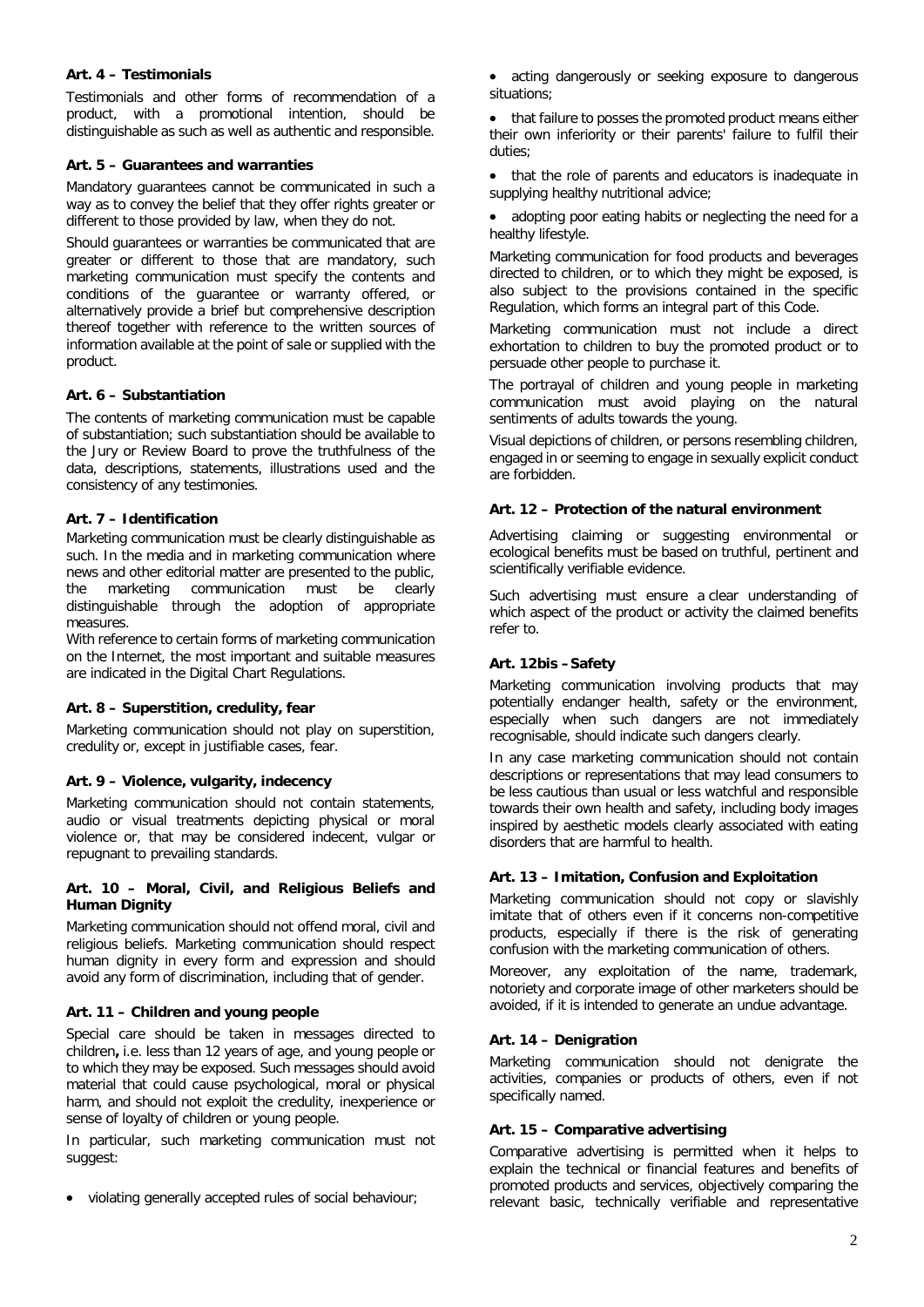features of competitive goods and services, that meet the same needs or are intended for the same purpose.

Comparisons should be fair and not be misleading, nor generate the risk of confusion, or discredit or denigrate others. Comparisons should not draw unfair advantage from the notoriety of others.

## **Art. 16 – Variability**

Marketing communication which is acceptable for one medium or product may not necessarily be acceptable for another, due to the different characteristics of the various media and products.

In the cases referred to in articles 17, 18, 21, 27, 28 and 46 below, messages that are limited to general statements are permitted to omit all the relevant necessary information.

Compliance of a marketing communication with the provisions of the Code does not rule out the right of the media to decide, based on their contractual autonomy, to reject it on the grounds that it breaches stricter criteria they may have put in place.

## **Title II Special rules**

**\_\_\_\_\_\_\_\_\_\_\_**

## **A) Sales systems**

**\_\_\_\_\_\_\_\_\_\_\_**

## **Art. 17 – Sale by instalment**

Marketing communication concerning sales by instalment should clearly specify the amount of any deposit or payment on account and of all subsequent payments, the interest rate and ancillary charges, and the total price of the product. It should also specify the terms under which financing is granted, conditions of ownership and property, and leasing or rental with redemption rights.

## **Art. 18 – Distance selling**

Marketing communication relating to distance selling should clearly provide a description of the products offered for sale, the price, payment terms, delivery/handling charges and all other charges payable by the consumer, conditions of supply and, if applicable, cancellation or return clauses must also be indicated, as well as the existence and procedures for withdrawal from the sale.

The name, address, registered offices and geographical location of the marketer should also be specified.

## **Art. 19 – Unsolicited supply of goods**

Any marketing communication associated with the practice of sending unsolicited products to consumers, suggesting that recipients are obliged to pay for goods unless they are refused or returned to the supplier, shall be forbidden.

## **Art. 20 – Special sales**

Marketing communication relating to special sales of any kind, in particular promotional sales, should clearly specify the additional benefit deriving from the purchase, as well as the duration of the offer. The duration of the offer does not need to appear on the packaging.

#### **Art. 21 – Prize promotions**

Marketing communication relating to prize promotions involving competitions or premium operations, should provide consumers with clear and simple information on eligibility to participate, closing dates and prizes; for competitions the information should include the number and total value of prizes, the procedure for awarding prizes and the media to be used for publicising the results.

## **B) Product categories**

### **Art. 22 – Alcoholic Beverages**

Marketing communication concerning alcoholic beverages should not be in contrast with the obligation to depict styles<br>of drinking behaviour that project moderation. of drinking behaviour that project moderation, wholesomeness and responsibility. This principle aims to safeguard the primary interest of the population in general, and of children and young people in particular, in a family, social and working environment safeguarded from the negative consequences of alcohol abuse.

In particular, marketing communications must not:

- encourage excessive, uncontrolled, and hence harmful consumption of alcoholic beverages;
- depict an unhealthy attachment or addiction to alcohol, or generally lead people to believe that resorting to alcohol can solve personal problems;
- target or refer to minors, even only indirectly**,** or depict minors or people who clearly appear to be minors, consuming alcohol;
- make direct use signs, symbols, drawings, fictitious characters or real people of primary appeal to minors, that may arouse the direct interest of minors;
- associate the consumption of alcoholic beverages with the driving of motorised vehicles;
- induce the public to believe that the consumption of alcoholic beverages promotes clear thinking and enhances physical and sexual performance, or that the failure to consume alcohol implies physical, mental or social inferiority;
- depict sobriety and abstemiousness as negative values;
- induce the public to disregard different drinking styles associated with the specific features of individual beverages and the personal conditions of consumers;
- stress high alcoholic strength as being the principal feature of a beverage.

## **Art. 23 – Cosmetics and Personal Hygiene Products**

Marketing communication relating to cosmetics and personal hygiene products should not encourage the belief that such products have characteristics, properties or functions other than to be applied to the external parts of the human body, mouth or teeth for the exclusive or primary purpose of cleaning, freshening, changing their appearance or protecting them, in order to keep them in good condition or correcting body odours.

Such marketing communication, therefore, may present these products as having additional features preventing particular pathological conditions, provided they actually contain specific ingredients or formulations with such effects; under no circumstances, however, should consumers be led to consider cosmetic or personal hygiene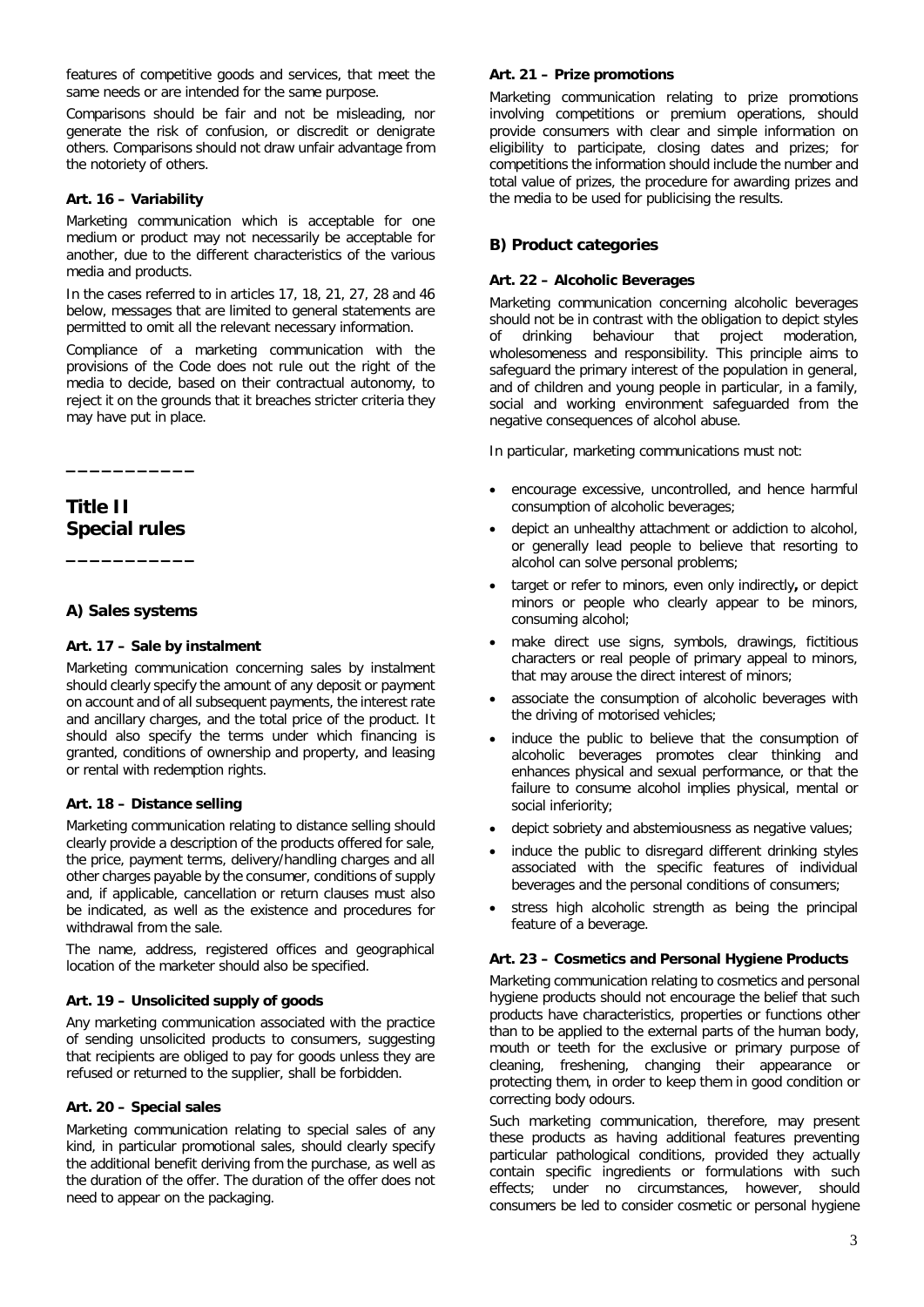products as substitutes for medication, medical aids, medical devices or therapeutic treatments.

## **Art. 23** bis **– Food supplements and health foods**

Marketing communication relating to food supplements and health foods should not claim to have properties that do not correspond to the actual characteristics of the products, or that the products do not actually possess.

Furthermore, such marketing communication should not encourage consumers to make nutritional errors and should avoid referring recommendations or statements of a medical nature.

These rules also apply to infant formula and baby foods, products designed to wholly or partially substitute mother's milk, products used for weaning and food supplements for children.

In particular, as regards marketing communication relating to food supplements for weight loss or control and other specific supplements, the provisions contained in the relevant Regulations, which form an integral part of this code, shall apply.

## **Art. 24 – Physical and Aesthetic Treatments**

Marketing communication relating to physical and aesthetic treatment should not encourage the belief that such treatments have therapeutic or restorative functions, or can achieve radical results; reference to recommendations or statements of a medical nature must be avoided.

#### **Art. 25 – Medicinal Products and Curative Treatments**

Marketing communication relating to medicinal products and curative treatments should consider the sensitivity of the matter and display the utmost sense of responsibility; it must also accurately reflect the details contained in the fact sheet summarising the product specifications.

Such marketing communication should draw the consumer's attention to the need for caution in using the product, explicitly and clearly encouraging consumers to read the package warnings and advising against the improper use of the product.

In particular, marketing communication relating to over-thecounter products should include the name of the medicinal product as well as the common name of the active ingredient; this latter information is not compulsory if the medicinal product contains more than one active ingredient or the communication is intended solely as a generic reminder of the product's name.

Moreover, marketing communication relating to over-thecounter medicinal products and curative treatments should not:

suggest that the efficacy of the medicine is devoid of side effects or that its safety or efficacy profiles are due to the fact that it is a natural substance;

• claim that the efficacy of the medicine or treatment is equal to or better than others;

suggest that a medical consultation or surgical procedure is unnecessary or lead consumers to make an incorrect self-diagnosis;

• exclusively or principally address children or lead minors to use the product without appropriate adult supervision;

make use of recommendations by scientists, health professionals or persons well-known to the public, or refer to the fact that the medicinal product has been approved for sale, or improperly or misleadingly report certificates of recovery;

• compare the medicinal product with a foodstuff, cosmetic or other consumer product;

suggest that the medicinal or the curative treatment can improve normal good health, or that avoiding a certain product or treatment can be harmful, unless the message refers to vaccination campaigns;

use improper, misleading or frightening depictions of changes in the human body caused by disease or injury, or due to the effects of the medicinal product.

As regards marketing communication relating, in particular, to veterinary medicines, the rules contained in the relevant Regulations shall apply, and form an integral part of this Code.

#### **Art. 26 – Instruction Courses and Study or Teaching Methods**

Marketing communication relating to instruction courses and study or teaching methods should not contain any promise of work or exaggerate employment or salary opportunities for those persons who follow such courses or adopt the proposed methods, nor should it offer degrees or qualifications which are not recognised or not obtainable by such methods.

## **Art. 27 – Financial and real estate transactions**

Marketing communication aimed at soliciting or promoting financial transactions and in particular transactions for savings and investments in securities or real estate property should supply clear and comprehensive information to avoid misleading consumers regarding the promoter, the nature of the proposal, the quantity and characteristics of the goods or services being offered, the terms of the transaction, and the relevant risks, to ensure that the recipients of the message, even if inexperienced in this field, can make informed choices about the use of their resources.

In particular, such communication should:

a. avoid, when referring to yearly interest rates, using terms such as "income" and "return", to indicate the sum total of unearned income plus increases in property values;

b. refrain from suggesting that consumers make commitments and pay deposits without appropriate guarantees;

c. not project future performance on the basis of past performance, or communicate returns based on calculations over periods that are not sufficiently representative with reference to the particular nature of the investment and to the fluctuations in results.

Marketing communication relating to real estate transactions should be set out in such a way as to avoid deception by passing financial investments off for real estate investments or by focussing on the financials of a real estate property without making it clear that the investment actually involves securities.

The provisions of this article apply also to marketing communication relating to banking services always, and to insurance services when it is necessary to emphasise the investment aspect.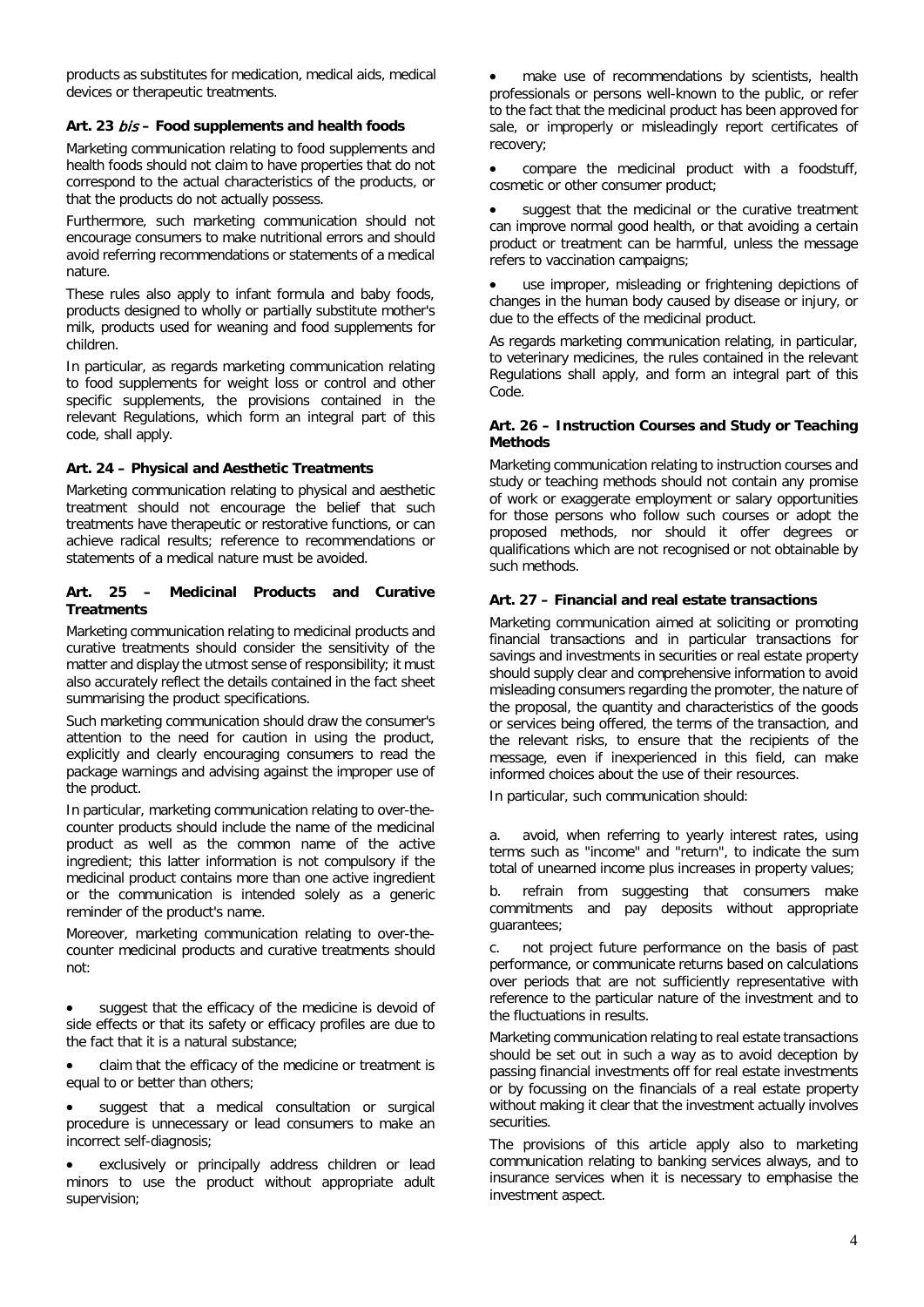### **Art. 28 – Package Tours**

Marketing communication of any kind relating to package tours should provide comprehensive and accurate information, particularly regarding the services included in the minimum price for participation. The communication should strongly suggest that consumers carefully consider the terms and conditions of participation, payment and cancellation as indicated in the brochure or registration form.

#### **Art. 28** bis **– Games, Toys and Educational Products for Children**

Marketing communication relating to games, toys and educational products for children should not be misleading as to:

- the nature, performance and dimensions of the promoted product;
- the degree of skill required to use the product:

• the total expenditure, especially when the operation of the product requires the purchase of accessory products.

In any case, this type of marketing communication should not play down price of the product or imply that its purchase is generally compatible with all family budgets.

## **Title III Governing bodies and competence**

**\_\_\_\_\_\_\_\_\_\_\_\_\_\_\_\_\_\_\_\_\_\_\_\_\_\_\_\_**

**\_\_\_\_\_\_\_\_\_\_\_\_\_\_\_\_\_\_\_\_\_\_\_\_\_\_\_\_**

## **Art. 29 – Composition of the Jury**

The Jury is composed of members appointed by the Istituto dell'Autodisciplina Pubblicitaria, and chosen from among experts in law, consumer affairs and communication.

The members of the Jury remain in office for a two-year term and can be reconfirmed.

The Institute chooses the President and Vice-Presidents, who stand in for the President in his absence, from among the members of the Jury.

The members of the Jury cannot be chosen from among experts who practice their professional activities in the area of marketing communication self-regulation.

#### **Art. 30 – Composition of the Review Board**

The Review Board, aimed to protect the general interests of consumers, is composed of members appointed by the Institute, and chosen from among experts in legal affairs, advertising, consumer affairs and media.

The members of the Review Board remain in office for a twoyear term and can be reconfirmed.

The Institute chooses the President and Vice Presidents from among the members of the Review Board.

The Board can be divided into smaller groups of at least three members, and such sub-groups are chaired by the President or a Vice President.

The members of the Review Board cannot be chosen from among experts who practice their professional activities in the area of marketing communication self-regulation.

## **Art. 31 – Principles of Judgment**

The members of the Jury and the Review Board perform their duties according to their convictions and not in the interests of classes of subscribers to the Code. In the execution of their task the members of the Jury and the Board are expected to observe the utmost discretion.

## **Art. 32 – Function of the Jury and of the Review Board**

The Jury examines the marketing communication submitted to it and judges it according to the provisions of this Code. The Review Board:

• autonomously submits to the Jury any marketing communications that have been reported to it or that it believes to be non-compliant with the provisions of the Code<br>safequarding consumer interests or marketing safeguarding communication in general;

• provides non binding opinion on request of the President of the Jury;

• may request amendments to any planned marketing communication that appears to breach the provisions of the Code:

• can issue desist orders, pursuant to art. 39;

• can provide a copy advice, on the request of interested parties, under the provisions contained in the relevant Regulation, as to whether the final but not yet publicised marketing communication submitted to it actually complies with the provisions of the Code safeguarding consumer interests. The Board's opinion is expressed subject to the validity and completeness of the data and information supplied by the applicant. Under such conditions, the Board undertakes to refrain from intervening ex-officio against approved marketing communications. Parties to whom a copy advice has been issued shall not exploit the said opinion for commercial purposes;

• may perform any other function assigned by the Board of Directos and communicated on the Institute's website.

The Jury and Review Board can, at any time, ask the marketer to supply documentation in support of the truthfulness of the data, descriptions, statements, illustrations or testimonials used. The Jury and Review Board may avail themselves of experts to evaluate the documentation thus produced.

Except for the provisions set out in this Code, the Jury and Review Board perform their duties without formalities.

#### **Art. 32** bis **– Expert witnesses**

A list of expert witnesses shall be chosen from among acknowledged authorities on specific matters and appointed by the Istituto dell'Autodisciplina Pubblicitaria to support the Jury.

#### **Art. 33 – Secretariat**

The Secretariat of the Institute also carries out secretarial duties for the Jury and Review Board.

The Secretariat certifies the existence of cases pending before the Jury and, on request of interested parties, issues written statements to this effect.

#### **Art. 34 – Location and meetings**

The Jury, the Review Board and the Secretariat are all located in the offices of the Institute.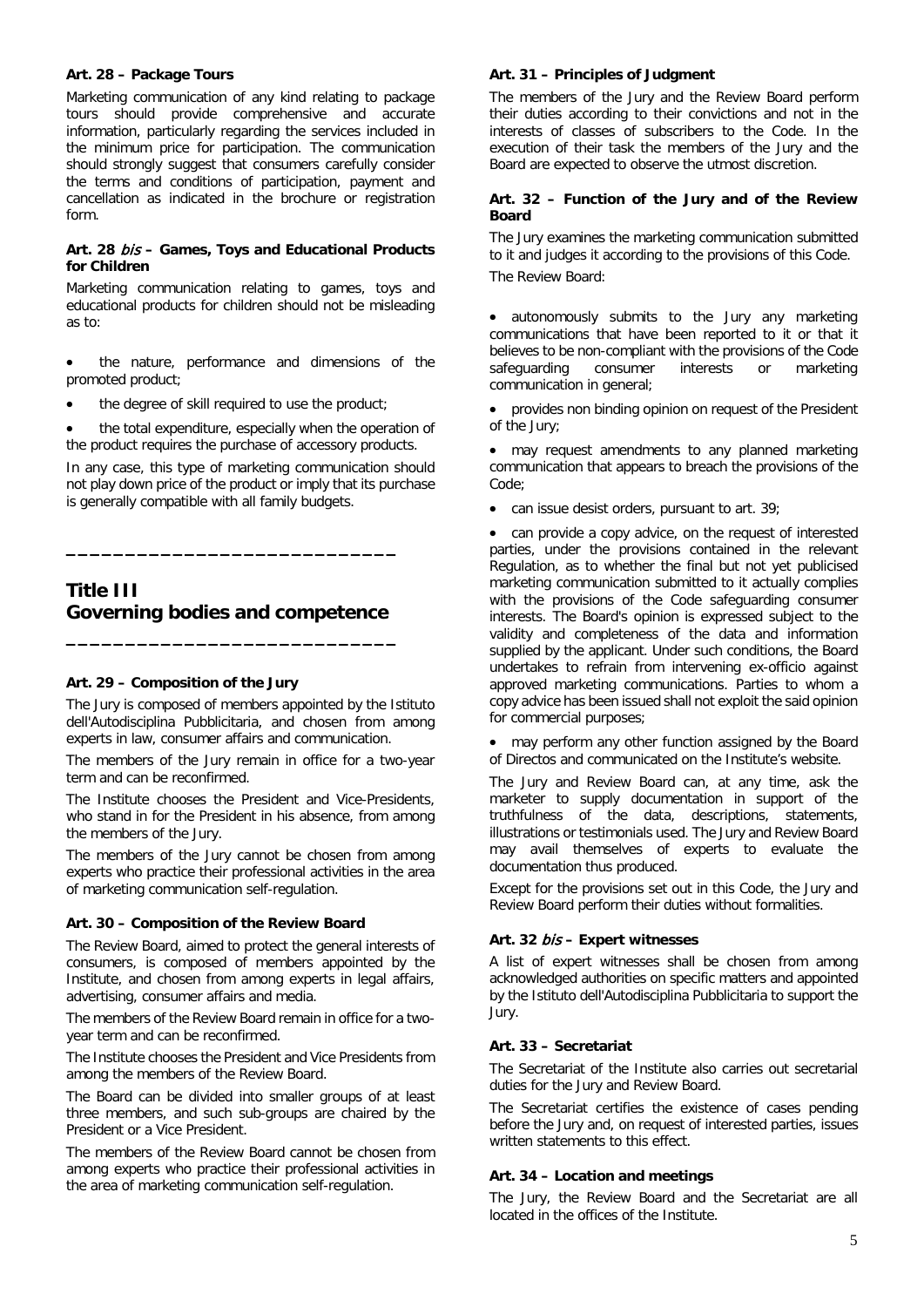The Jury and the Review Board and its sub-groups meet whenever required. The meetings are convened by their respective Presidents with at least three days' advance notice.

Such notice may be shortened in the event of emergency situations.

The meetings of the Jury and the Review Board are not open to the public.

The Jury is validly constituted with the presence of at least three members; the Review Board, in plenary session, with at least five members.

In the absence of the President and the Vice-Presidents, the meeting is chaired by the most senior member. The Jury and the Review Board, the latter when a plenary session is sitting, make their decisions based on the majority vote of the members present. In the event of a tied vote, the President of the meeting casts the deciding vote.

Decisions by sub-groups of the Review Board must be taken unanimously; if unanimity is not possible, decisions are delegated to a plenary session of the Board.

Sub-groups of the Review Board are validly constituted with the presence of at least three members.

The meetings of the Jury and the Review Board are supported by a member of the Secretariat who is sworn to secrecy and must leave the meeting while the Jury is deliberating.

## **Art. 35 – Administration**

The administrative procedures to be adopted concerning petitions to the Jury and services provided by the Institute are decided by the Board of Directors.

## **Title IV Procedural rules and sanctions**

**\_\_\_\_\_\_\_\_\_\_\_\_\_\_\_\_\_\_\_\_\_\_\_\_\_**

**\_\_\_\_\_\_\_\_\_\_\_\_\_\_\_\_\_\_\_\_\_\_\_\_\_**

#### **Art. 36 – Petitions to the Jury and complaints to the Review Board**

Anyone who believes he or she has suffered prejudice from marketing communication activities contrary to the Code may request the intervention of the Jury against those who, having accepted the Code in one of the forms set out in the preliminary and general rules, have undertaken activities alleged to have caused damage to the petitioner.

Petitioners should submit a written request containing a description of the marketing communication which is being submitted to the Jury, the reasons for the petition, supporting documentation and the relevant administrative charges.

Individual consumers and consumer rights associations may submit complaints free of charge to the Review Board regarding marketing communication allegedly breaching the rules of the Code that safeguard the general interests of the public.

## **Art. 37 – Proceedings Before the Jury**

Upon receipt of a petition, the President of the Jury appoints a referee from among the members of the Jury, and if the case demands it, an expert witness pursuant to section 32/bis with specific expertise on the matter at hand. The President arranges for copies of the petition to be sent to

the parties, assigning them a deadline of between eight and twelve clear working days for filing their comments and possible documents, and convenes the parties before the Jury at the earliest for a verbal discussion of the dispute.

Where the disputed marketing communication consists in a direct comparison or concerns a promotion lasting thirty days or less, the petitioner may ask for the resisting party to be required to file comments and documents within eight clear working days, and for the hearing before the Jury to take place, barring special circumstances, within no more than ten clear working days of filing the petition.

Along with the expert witness, when appointed, a representative of the Review Board also participates in the discussion, and before the reply from the parties, expresses their position in light of the regulations embedded in the Code to safeguard the consumer. The parties may address the expert witness to clarify specific scientific aspects of the dispute or to ask the expert witness – before the reply from the parties – to define the criteria deemed by the latter to accurately frame these aspects.

The petitioner may request that if an expert witness is appointed, the Jury devote an entire meeting to the discussion hearing, with all additional charges payable by the petitioner.

The hearing cannot be postponed except under extraordinary circumstances or if all parties are in agreement.

In proceedings at the request of the parties the Review Board communicates its conclusions in written form prior to the discussion hearing. These conclusions may be justifiably amended based on the outcome of the discussion.

Once discussions have ended, the Jury:

- a. issues its decision, if it considers the case sufficiently debated;
- b. If it decides additional evidence is required, refers all available material to the referee who, immediately and without procedural formalities, arranges for further evidence and documentation to be supplied; the referee then returns all materials to the Jury for the resumption of the case;
- c. in the event that new evidence emerges during the proceedings that may constitute a violation of the Code not covered by the petition, the Jury acknowledges, notifies and rules ex-officio on said facts unless further investigation is ordered.

At any time during the proceedings the Jury may ask, without procedural formalities, for the opinion of the Review Board on any matter.

Both parties may be assisted or represented by their lawyers or consultants before the Jury.

## **Art. 38 – Decision of the Jury**

Once the discussion has ended, the Jury withdraws to the Board room and, under exceptional circumstances, in order to clarify any remaining doubts, may invite the expert witness, if appointed, to participate without voting rights.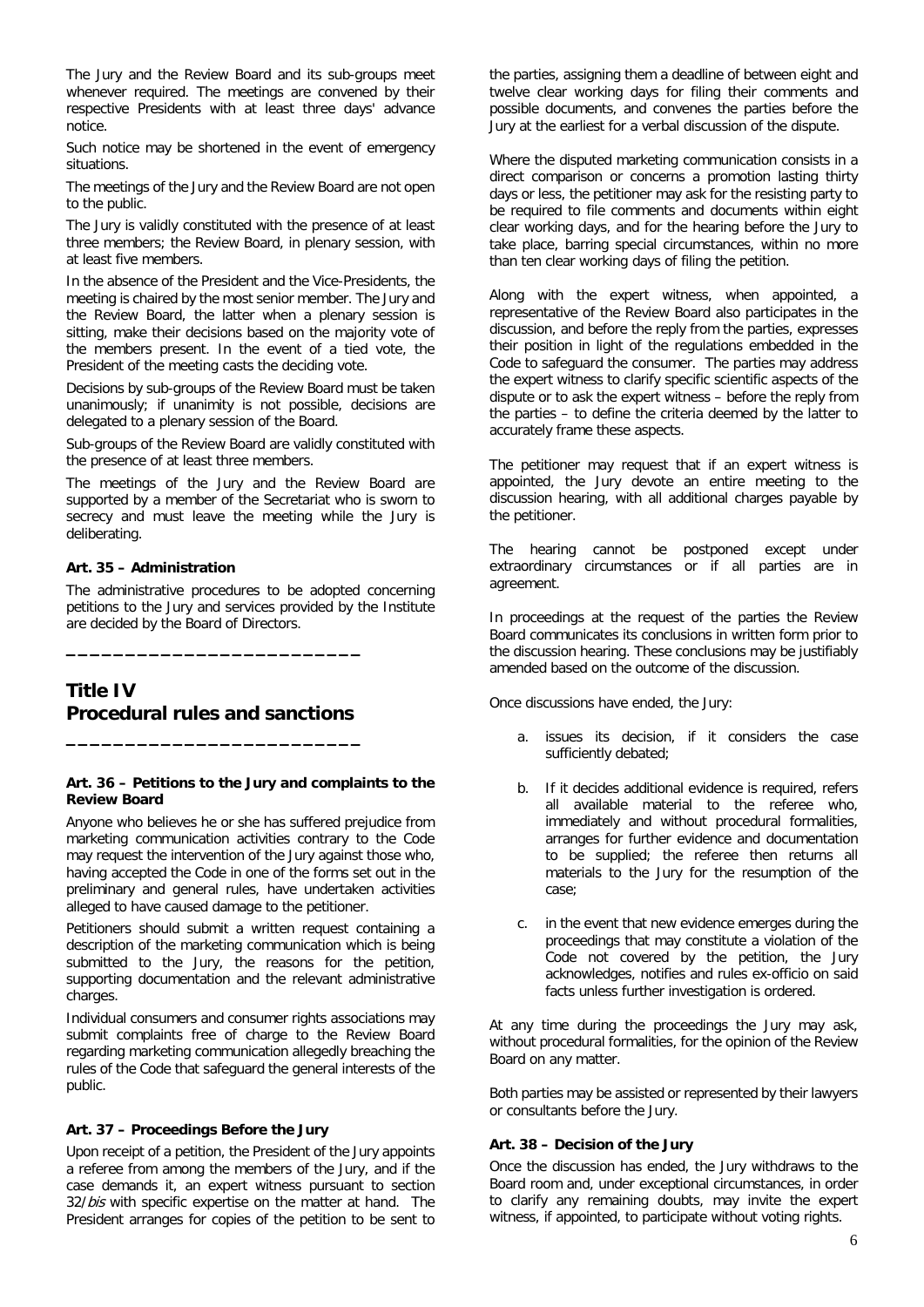If the Jury deems that the technical material it has acquired is insufficient to make a ruling, it calls in an officially appointed expert witness (Consulenza Tecnica d'Ufficio), asks the question and sets a deadline for filing the report. During the deliberations of the officially appointed expert witness, the adversary principle of hearing both sides is imposed and the right to defence is ensured.

The Jury announces its decision and immediately communicates its findings to the parties involved. If the decision establishes that the marketing communication does not comply with the provisions of the self-regulatory code, the Jury orders the offending parties to refrain from using it within the term set forth in the relevant Regulations.

In the summary of the decision, information on the censured aspects of the communication can be provided, if necessary.

At the earliest possible opportunity the Jury files its verdict with the Secretariat which than sends copies to the parties and to any other interested organisations.

The Jury's decisions are final.

## **Art. 39 – Desist Order**

Should any marketing communication submitted for examination appear to clearly violate one or more articles of the self-regulatory code, the President of the Review Board may order the marketer to desist from publishing it.

The desist order, with a summary of the grounds justifying the ruling, is communicated to the parties by the Secretariat, with advice that each party has up to seven days to challenge the decision with the Review Board.

If the President of the Review Board verifies that no challenge has been filed, the deadline has passed and no grounds for challenging have been offered up, the order becomes final. The Secretariat certifies the enforceability of the ruling which is then communicated to the parties concerned for compliance within the terms set forth in the relevant Regulations.

Should the ruling be opposed with grounds and within the deadline, the desist order is regarded as pending. The President of the Review Board, having considered the facts and reasons put forward by the challenging parties, may decide, after listening to the Board's opinion, that the desist order should be withdrawn and the case dismissed, with the parties being advised accordingly.

Conversely, should the Review Board consider the reasons for opposition to be unconvincing, the case is handed over to the President of the Jury together with the relevant grounds. Should the President of the Jury also deem the reasons for opposition to be unconvincing, the case is sent back to the President of the Review Board who takes the steps described in para. 3 above. On the other hand, if the President of the Jury believes that the Jury should decide, the parties are called to appear before the Jury for discussions at the earliest possible opportunity but no later than the time frame envisaged for standard procedures; in such cases the desist order is revoked.

## **Art. 40 – Publication of the Decisions**

Decisions are published by the Secretariat, posted on the website and filed in the database of the Istituto dell'Autodisciplina Pubblicitaria with the names of the parties concerned.

The Jury may order that individual decisions be disclosed to the public, in summary, including the names of the parties, in the manner and through whichever media channels are deemed appropriate, by the Institute, at the expense of the losing advertising party which shall immediately cover all charges. Should the losing party fail to fulfil this requirement, the winning party – upon IAP's request, shall pay all outstanding amounts with right of recourse.

The excerpt is drafted by the referee and signed by the President.

The parties cannot use the decision for marketing purposes.

### **Art. 41 – Binding nature of Jury decisions**

The media through which marketing communication is disseminated which directly or through their trade associations accept the self-regulatory code, even if not involved in the proceedings before the Jury, are obliged to observe its decisions.

#### **Art. 42 – Non-Observance of Decisions**

Should the party bound to comply with the decisions of the Jury or the Review Board fail to do so within the time frame set out in the Regulations, the Jury or its President reiterate the order to discontinue the offending marketing communication and order notice of such non-compliance to be made public, in summary, including the names of the parties, in the manner and through whichever media channels are deemed appropriate, by the Institute, at the expense of the losing party which shall immediately cover all charges. Should the losing party fail to fulfil this requirement, the winning party – upon IAP's request, shall pay all outstanding amounts with right of recourse.

To this end, interested parties may present a petition to the President of the Jury. If the non-compliance is not obvious, the President may decide that the situation should be dealt with by standard procedure. Alternatively, the President issues a ruling and brief explanation confirming the noncompliance and, as per the first paragraph above, advising the parties of their right to file a substantiated objection within a maximum of five working days, pending which the measure is suspended.

In the event of failure to file a challenge within the official deadline, or of presentation of a manifestly ungrounded objection, the ruling becomes enforceable and is communicated to all parties.

Alternatively, the President of the Jury may revoke the ruling and call the parties to appear before the Jury to discuss the dispute at the earliest possible opportunity but no later than the time frame envisaged for standard procedures. If the Jury confirms the non-compliance, it takes the steps described in the first paragraph above.

## **\_\_\_\_\_\_\_\_\_\_\_\_\_\_\_\_\_ Title V Protection of creativity**

#### **Art. 43 – Creatives projects**

**\_\_\_\_\_\_\_\_\_\_\_\_\_\_\_\_\_**

Marketers planning to hire an advertising agency or professional consultant to join them on one or more creative projects to participate in a tender, or in a joint or individual consultancy, should refrain from using or imitating any creative or inventive aspects of the project(s) that are rejected or not selected, for three years as of the filing date of such material by the advertising agency or professional consultant concerned according to the terms of the Regulation.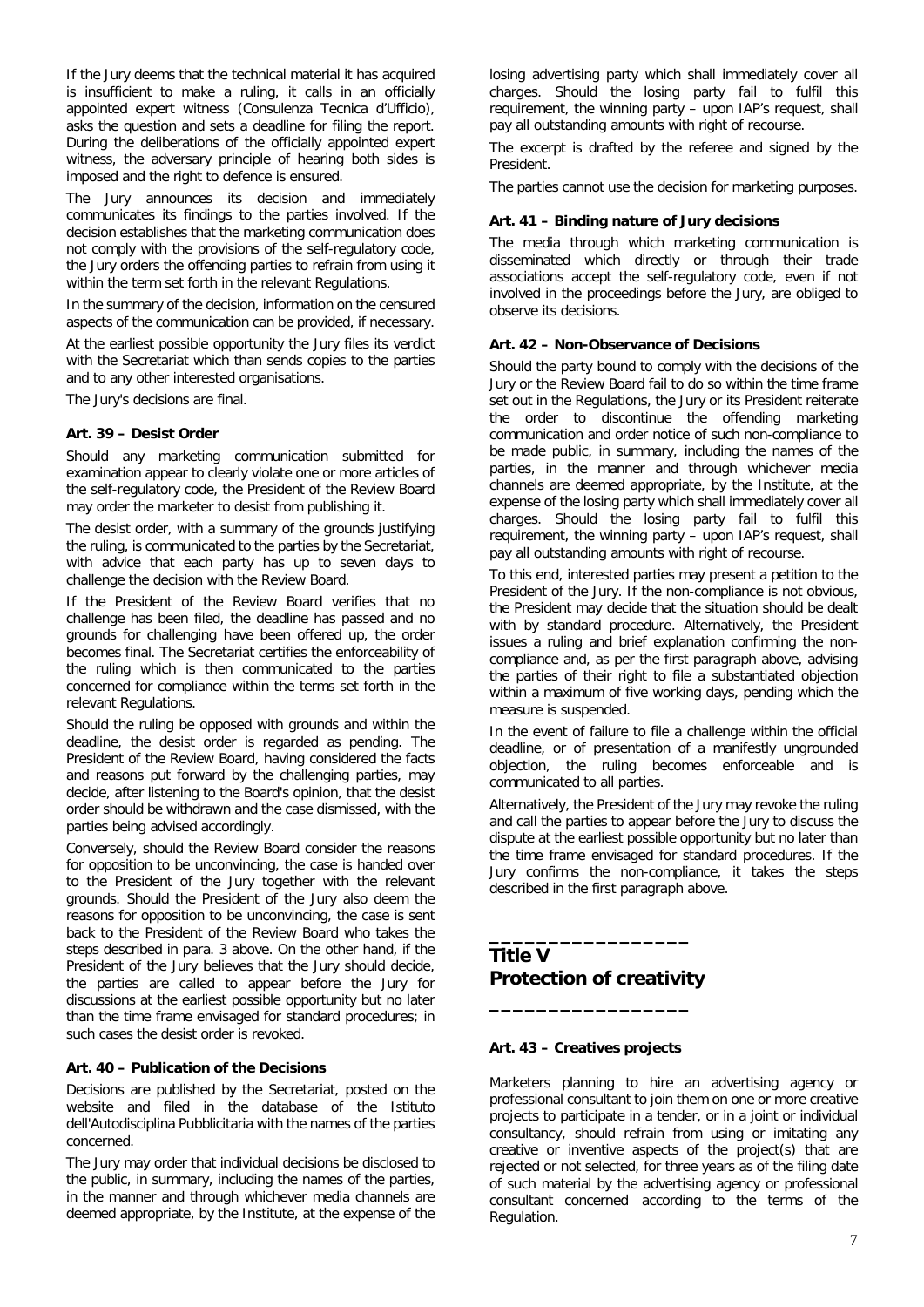#### **Art. 44 – Protection Notices**

In order to protect the creative elements of a marketing communication, isolated messages released in anticipation of and to safeguard a future communication campaign must be filed and published in compliance with the rules and regulations of the Istituto dell'Autodisciplina Pubblicitaria. The filings in force are published on IAP website.

The protection is granted for a period of twelve months starting as of the date of filing and can be extended for an additional period of 12 months upon request to be filled before the expiration of the first 12 months' period of protection.

#### **Art. 45 – Marketing communication carried out abroad**

Marketers wishing to protect marketing communication carried out abroad from the threat of imitation in Italy, may file copies of such communication with the Secretariat of the Istituto dell'Autodisciplina Pubblicitaria, as per the Institute's regulations.

The filing confers priority rights valid for a period of five years as of the date of filing.

## **Title VI Social marketing communication**

**\_\_\_\_\_\_\_\_\_\_\_\_\_\_\_\_\_\_\_\_\_\_\_\_\_\_\_**

**\_\_\_\_\_\_\_\_\_\_\_\_\_\_\_\_\_\_\_\_\_\_\_\_\_\_\_**

#### **Art. 46 – Appeals to the public**

The rules of this Code apply to any message aimed at raising the awareness of the public as to issues of social relevance, whether specific or general, or which directly or indirectly solicits donations of any kind for the purpose of achieving objectives of a social nature.

Such messages should clearly identify both the author and the beneficiary of the appeal, and specify the social objective being sought.

The promoters of such messages may freely express their opinions on the issue at hand, but there must be a clear indication that the opinions being expressed are those of the promoters, and are not based on fact.

In any case such messages should not:

a. unduly exploit human suffering by offending human dignity, or use shock tactics that might generate unwarranted panic, fear, or distress;

b. generate feelings of guilt or responsibility upon persons who decide not to support the appeal;

c. exaggerate the degree or nature of the social issue which the appeal is targeting;

d. overestimate the specific or potential value of contributions to the initiative;

e. solicit donations from minors.

The above provisions also apply to marketing communication featuring references to social causes.

#### **REGULATIONS CONCERNING MARKETING**   $COMMUNICATION$ **SUPPLEMENTS FOR WEIGHT LOSS OR WEIGHT CONTROL AND OTHER TYPES OF SUPPLEMENTS**

1) Such supplements should not be presented as "slimming" products. The role of food supplements intended for weight control reduction is that of an "aid to low-calorie diets". Moreover, the concept of slimness being synonymous with good health should not be emphasised.

2) Messages promoting such products should not use fanciful names designed to suggest or guarantee properties that the products do not possess, or which the marketer cannot prove.

3) Messages promoting supplements intended for weight control or weight loss should not refer to scientific endorsements or approval.

Messages should not refer to "industry professionals" (doctors, pharmacists, dieticians, etc.) who, on the basis of their authority and standing in the eyes of the public by virtue of their professional role, could endorse the general effectiveness of the products and decrease the consumer's objectivity in choosing products to meet individual needs which vary from individual to individual.

For similar reasons, endorsements by scientific societies or associations cannot be cited.

4) Messages should specify that the products in question must be used in conjunction with a suitably low-calorie diet and an increased level of exercise, and avoiding an overly sedentary lifestyle.

5) Marketing communication relating to weight control or weight loss supplements should not present generic weight loss plans prepared by experts as universally valid.

This rule is based on the conviction, long supported by the scientific community, that it is illogical and irrational to offer consumers generic weight loss plans without taking the background and characteristics of every individual into due account. Therefore, standardised diets must not be claim to be universally valid. Should marketing communication propose a standard diet, consumers must also be told to consult a doctor or dietician to ensure that the diet is appropriate for the consumer's needs.

6) Marketing communication relating to supplements intended for weight control or weight loss should not use pictures or testimonials aiming to compare the situation before using the product with the results achieved after using it.

7) Marketing communication relating to supplements intended for weight control or weight loss should avoid quantifying results achievable over a specific time frame (in terms of weight loss, smaller circumferences, fat mass, fatty tissue, etc.).

8) Marketing communication relating to supplements intended for weight control or weight loss should not suggest that significant results can be achieved quickly and without sacrifice.

The use of food supplements intended for weight control or weight loss can be effective and produce the desired affects only as part of a diet programme which, to be low-calorie, necessarily requires sacrifices (restricted energy intake). The promise of results without sacrifice is in contrast with the principle of truthfulness.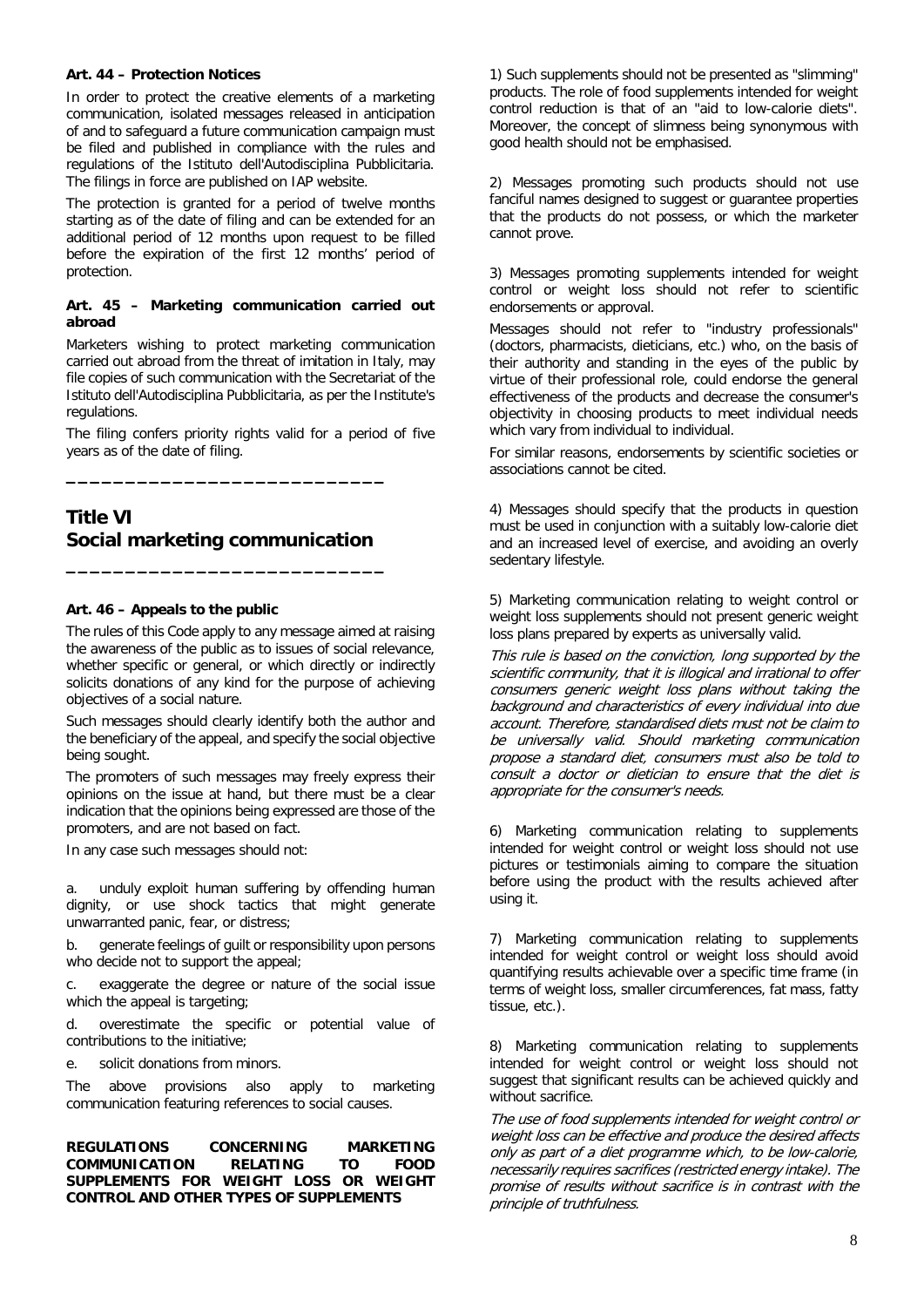Moreover, excessively rapid weight loss is dangerous to human health. Consequently, the promise of rapid weight loss could not only generate unrealistic expectations but also encourage unhealthy behaviours.

9) Special precautions must be taken in marketing communication for food supplements intended for weight control or weight loss that cite clinical and scientific trials, in view of the vulnerability of target consumers. Therefore:

messages should not use terms such as "clinically tested", or "clinical trials prove that..." that may mislead recipients as to the scope and size of the studies conducted, or the nature of the promoted product, presenting it in such a way as to suggest that it has therapeutic or pharmacological properties;

messages should not quote scientific data taken from bibliographic research conducted on any of the product's ingredients that fails to reflect the effective action of the ingredients in respect of the amounts used in the product and any possible interactions with other ingredients;

it is possible to support statements contained in the message with detailed and truthful citations of specific tolerance or efficacy testing results conducted on the promoted products, provided the testing is carried out in compliance with criteria and methodologies approved by the scientific community.

10) Marketing communication relating to supplements intended for weight control or weight loss should avoid explicitly mentioning such concepts as the "ideal" weight, "ideal" figure, etc.

Messages must reflect the sensitive nature of the topic, in terms of communications, with respect to eating disorders.

The concept of the "ideal" weight is now obsolete, having given rise to treatment errors and serious mental illnesses.

11) Marketing communication relating to such products should not associate the build-up of fat with water retention.

12) Marketing communication relating to such products should not associate body weight with flatulence.

13) Marketing communication relating to such products should not cast discredit on the complex carbohydrate-rich Mediterranean diet.

14) Messages promoting food supplements for weight control or weight loss may only claim generic effectiveness as an aid, but cannot claim untrue or unproven effects benefiting particular sub-groups of consumers affected by specific problems (e.g. emotional eating, slow metabolism, etc.).

## **OTHER TYPES OF SUPPLEMENTS**

15) Messages relating to products that claim anti-ageing properties should not lead consumers to underestimate the need to adopt a healthy lifestyle and eliminate risk factors; such products should therefore avoid suggesting that such products can prevent or delay the ageing process.

16) Marketing communication should not encourage the belief that a food supplement or non-medicinal product can cure male impotence.

This rule is often breached by communications claiming to enhance physical and sexual performance, especially in men. Some messages go so far as to claim effects on male impotence for products therefore presented as an alternative to therapeutic treatments.

It must be stressed that in most cases, experimental evidence on the efficacy of such products on animals and humans is extremely inadequate and insufficient for supporting such claims.

Messages should reflect the fact that these products may have adjuvant toning effects, without leading consumers to underestimate the need for medical advice on their condition and, if necessary, appropriate medical treatment.

17) Marketing communication relating to food supplements aimed at controlling plasma lipids should specify that these products serve to promote normal lipid metabolism as part of a suitable diet programme. These products should never be presented as appropriate for treating pathological disorders requiring professional medical attention.

18) Marketing communication relating to food supplements should not encourage the belief that such products are intended for athletes or people engaging in intense physical activity, due to their positive effects on muscle mass or physical performance.

Products formulated especially for athletes, and indicating such effects specifically on the label, represent a particular category of dietary products.

#### **REGULATIONS CONCERNING THE COPY ADVICE OF THE REVIEW BOARD**

These Regulations outline the process and procedures adopted by the Review Board to issue copy advice pursuant to article 32, paragraph 2, point 5 of the Code of Marketing Communication.

**1)** The Review Board has established a special sub-group devoted to issuing copy advice, called the "Copy Advice Section".

The Section is presided over by the President of the Review Board, one of the Deputy Chairmen, or a member of the Committee empowered to do so by the President, and includes at least two other members chosen in turn by the President of the Review Board among Board members with specific expertise in the matters at hand.

Once applicants have filed a request for a preliminary opinion, they are entitled to know the members of the Section.

**2)** The Section is generally responsible for issuing copy advice in compliance with article 32, paragraph 2, point 5 of the Code, with the effects envisaged therein. In particularly sensitive or complex cases, the President of the Section may refer the issuance of opinions to the full Review Board after notifying the applicant to this effect.

The Section and the Review Board may in any case avail themselves of experts.

**3)** Parties intending to apply for a copy advice should forward a written request to this effect to the Secretariat of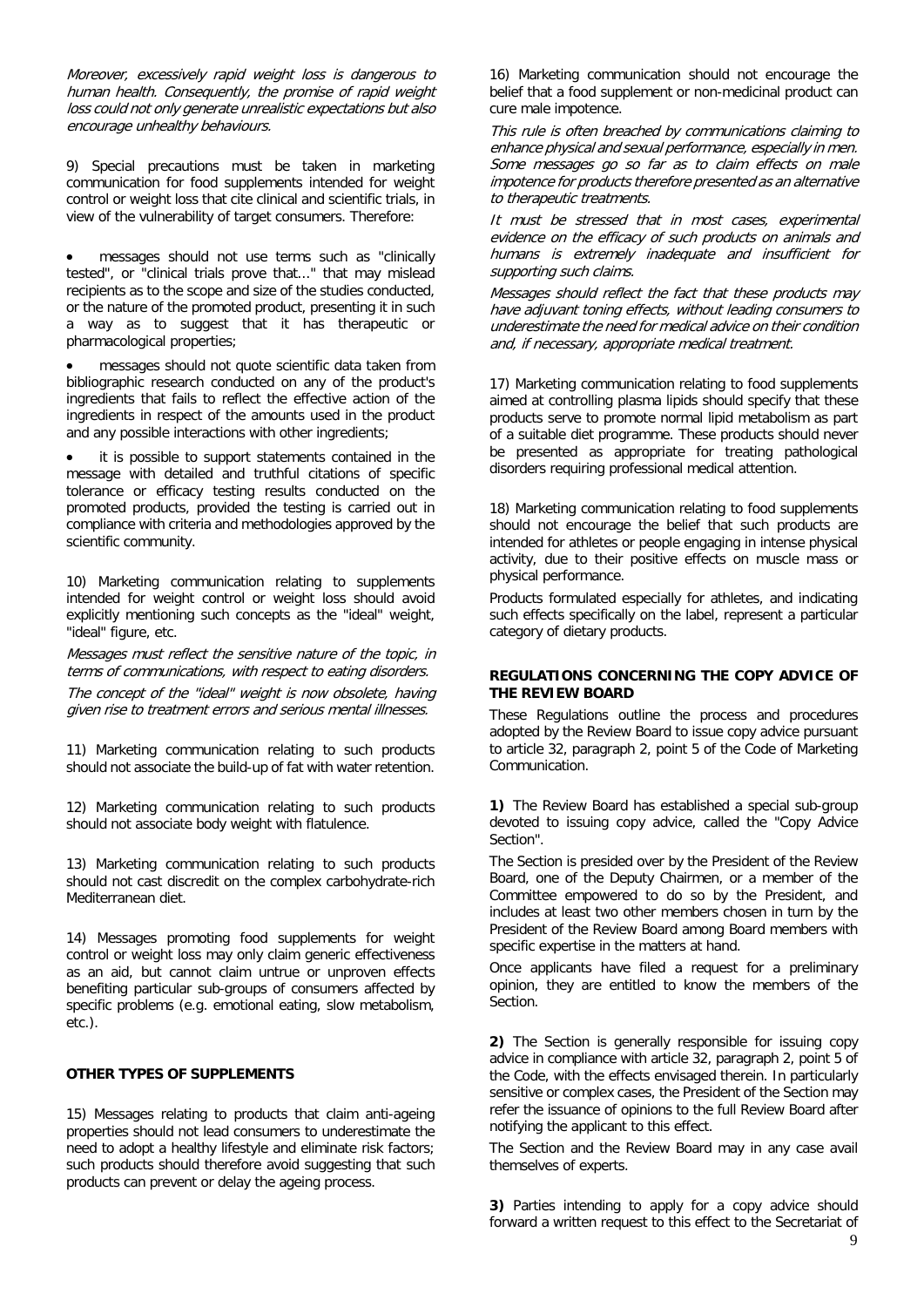the Istituto di Autodisciplina, attaching the marketing communication for which an opinion is being sought both in paper and electronic form, in the closest possible version to the final form (e.g. story-boards for television commercials, complete scripts for print ads, etc.), or at least a detailed description such as to enable the Board to acquire the fullest possible understanding of all the features of the marketing communication. The application may also include any documentation evidencing compliance of the communication with the relevant rules of the Code. Such documentation is compulsory for claims of product performance, in order to check the truthfulness of statements contained in the message.

A separate request for a copy advice should be filed for each marketing communication, and in the event of any changes made to the communication following findings issued by the Board. The relevant administrative charges as set by the IAP Board of Directors should be paid upon filing requests for copy advice.

**4)** The Section, as a whole or through a member specifically appointed by the President of the Review Board should acquire any and all information and clarifications that may be needed or helpful for issuing opinions, without formalities and employing the fastest and most fitting communication channels. Parties who have requested preliminary opinions may contact the Section either personally or via the aforesaid communication channels, with a view to better illustrating aspects of particular relevance to the issuance of preliminary opinions.

**5)** Copy advice are issued in writing; opinions that are negative or favourable with reservations will be adequately explained. Copy advice are issued as promptly as possible, and no later than 5 working days as of receipt of the request by the Secretariat of the Istituto di Autodisciplina. Particularly complex cases may require up to 8 working days.

### **REGULATIONS ON THE TIME REQUIREMENTS FOR THE ENFORCEMENT OF SELF-REGULATION DECISIONS**

With reference to paragraphs c) and d) of the Preliminary and General Rules of the Code of Marketing Communication Self-Regulation and considering that articles 38 and 39 are aimed at achieving the speediest discontinuance of marketing communication in breach of the Code, the Board of Directors of the Institute has established that marketing communications found to be in breach should be discontinued within five working days. This is the absolute deadline which shall be start elapsing from the first working day following the hearing handing down the Jury's decision.

On the day of the ruling the Secretariat of the Institute communicates the decision to all the parties and media involved, who will take it upon themselves to advise any other interested parties of the decision.

Considering the particular features of the magazines, enforcement of the order to cease and desist shall be as timely as technically possible.

The order to cease and desist pertaining to the product and packaging (including every aspect of the presentation packaging) and the product display unit shall normally be executed within 120 days of the Jury's decision, on the understanding that the advertiser shall take steps to comply with the order as promptly as possible. Products and display units placed on the market by the advertiser prior to this deadline may be sold while stocks last.

Should the Jury decide that a message fails to comply with the provisions of art. 42, because it conveys a message already declared to be in contrast with the rules of the Code, the order to cease and desist shall be immediately enforced. However, if the message is on the packaging the order to cease and desist shall be enforced within 30 days; this rule applies whether the message found to be in breach was already present on the packaging and the order to cease and desist was not enforced within 120 days, or whether the message was conveyed by other means and subsequently added to the packaging.

As to the decisions of the Review Board, enforcement must begin from the deadline for filing an objection.

In any case, the Jury may allow more time for enforcement in the event of particular technical requirements.

Marketers are responsible for the timely and effective enforcement of decisions concerning their marketing communication and shall advise the Secretariat of the Institute in writing (e-mail) by the end of the first working day following the date of the final Self-Regulation ruling, that they have taken steps to withdraw the message in question as per the deadlines indicated above, on all the media included in the planned marketing campaign.

### **REGULATIONS FOR SAFEGUARDING FUTURE MARKETING AND ADVERTISING CAMPAIGNS (see Art. 44 of the Self-Regulatory Code)**

With reference to articles 13 and 44 of the Code of Marketing Communication Self-Regulation, future communication campaigns can be protected through the

prior disclosure of an isolated message. This requires that the essential creative elements of the idea be briefly but accurately described, if necessary with pictures, then filed and published as set out below:

1) The applicant shall:

fill in the online "Pre-emption form", indicating the creative elements for which protection is sought, enclosing evidence of payment of the relevant fees. The form is available on IAP's website (in Italian: Le idee depositate).

2) The creative elements to be protected must be contained in a single advertisement for products or services whose names need not be specified; naming the company is also optional. However, if such information is not provided, the name of the advertising agency or consultant must be indicated.

3) Pre-emption rights become effective as soon as the IAP has received the complete and correct application form as per point 1) above; the rights are registered by the IAP Secretariat and are valid for 12 months against parties subject to compliance with the Code who are deemed to have imitated the advertisement covered by protection in any medium.

4) Before expiration, the protection can be extended for a further period of 12 months starting as of the day following the date of expiration of the first period of protection, according to the procedure provided under point 1)

5) All filings are published as quickly as possible on the IAP website –"Advertisements filed for the protection of future campaigns" (in Italian: Elenco depositi a tutela di future campagne).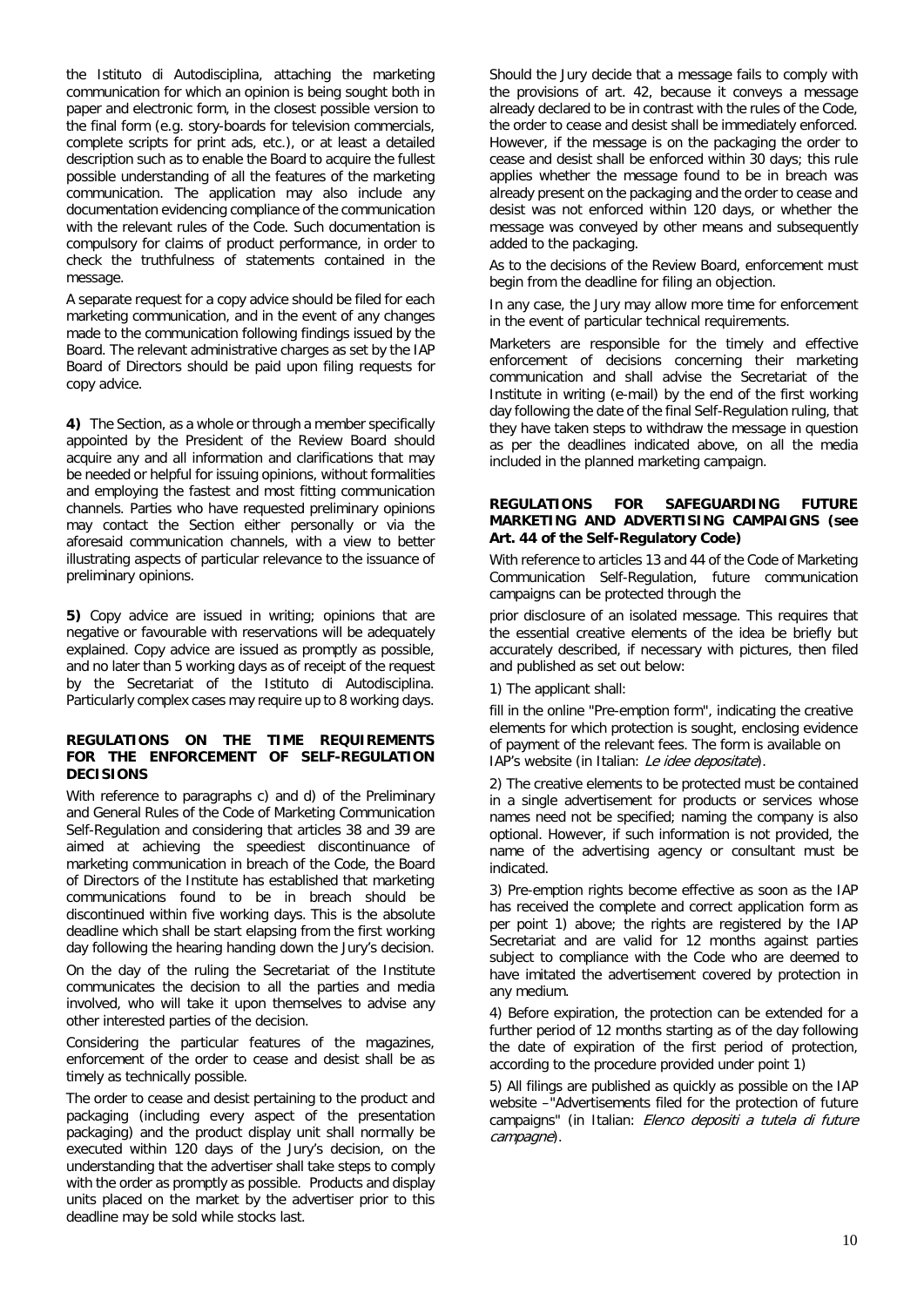#### **REGULATION GUARANTEEING THE IMPARTIALITY OF SELF-REGULATORY JUDGEMENTS**

Pursuant to Art. 31 of the Code, members of the Jury and Review Board, or consultants (expert witnesses) shall not participate in deliberations in the following cases: a) those falling under the scope of Art. 51.1 c.p.c.; b) cases in which they are currently involved, or have been involved in the last 12 months, in respect of providing their professional services to the advertiser or applicant; c) cases in which there is a serious conflict of interest (incompatibility). Participation in deliberations shall not be allowed in such cases, or in cases directly involving competitors of the party with respect to whom the member or consultant is in a situation of conflict of interest (incompatibility).

Members of the Jury and Review Board, and expert witnesses (technical consultants) as defined by article 32 bis of the Code should refrain from appearing in advertisements and marketing communications.

Members of the Jury and Review Board and expert witnesses are obliged to consider whether a conflict of interest (incompatible) situation exists upon receiving the documents relative to the dispute or the case submitted for examination, and, if such a situation does exist, should without delay notify the Chairman of the panel or relevant section of the Review Board, that they will not participate in deliberations. Should the Chairman agree that the member or advisor is in a conflict of interest situation, the Chairman of the Jury or the Chairman of the Review Board should be duly informed. In turn, if both Chairmen agree that there is a conflict of interest situation, they should notify the Chairman of the Istituto di Autodisciplina of the member's inability to participate in the deliberations.

Members of the "Copy Adivce" section of the Review Board should notify any conflict of interest situations as soon as they discover the identity of the party presenting the application and the matter to which it refers.

The Board of Directors is responsible for evaluating breaches of conflict of interest rules, and may at its own discretion adopt measures including the decision to terminate the offender's appointment as a member of the Jury or Review Board, or as an expert advisor (consultant), taking into due account the concrete influence of the individual's behaviour on the outcome of the self-regulatory process. In any case, such measures as may be adopted do not constitute grounds for challenging the decision of the Jury or the deliberation of the Review Board in which the member deemed to be in a conflict of interest situation has participated.

The Board of Directors issues its decisions in response to applications from any interested parties, after hearing the member of the Jury or Review Board or expert witness (consultant) involved.

#### **DIGITAL CHART REGULATIONS ON THE RECOGNIZABILITY OF MARKETING COMMUNICATION INTERNET**

## **1) Recognizability**

Marketing communication distributed over the Internet, in whatever form it may be, must clearly state its promotional nature through the adoption of suitable measures.

In the cases envisaged below, the recognizability requirement is deemed to have unequivocally been satisfied by adopting the measures indicated herein.

#### **2) Endorsement**

When a celebrity, influencer, blogger, or similar user of the Internet, whose actions might potentially influence the commercial choices of the public (hereinafter, collectively, "influencers") accredits a product or a brand within their own content, as a form of marketing communication, one of the following labels must be clearly inserted at the beginning of the post, or in another message posted online:

 "Pubblicità/Advertising", or "Promosso da … brand/Promoted by … brand" or "Sponsorizzato da … brand/Sponsored by … brand", or "in collaborazione con … brand/In partnership with … brand";

and/or within the first three hashtags of a post, provided it is clear and prominent, one of the following labels should be inserted:

> "#Pubblicità/#Advertising", or "#Sponsorizzato da … brand/#Sponsored by … brand", or "#ad" together with "#brand".

For contents available for "a limited time", for instance the stories, one of the above labels should be superimposed in a clear and legible manner for any promotional content. Conversely, should the relationship between the influencer and advertiser not be underpinned by an existing agreement, but consist merely in the advertiser occasionally sending the influencer its products free of charge or for a modest consideration, rather than the notifications stated above, posts or other messages distributed online in which the influencer mentions or represents these products must feature a disclaimer of the following type:

 $\checkmark$  "product sent by... brand", or equivalent.

As per the previous subsection, the advertiser must clearly and unequivocally inform the influencer when sending the product of the obligation to insert this disclaimer.

In such cases, the advertiser's liability is circumscribed to informing the influencer of the obligation's existence.

### **3) Video**

If a video produced and disseminated online are of a marketing communication nature, a prominent written disclosure must be inserted in the description of the video and in its opening scenes, that makes the promotional endpurpose of the video evident (by way of example: "brand presents…", or "in partnership with… brand").

In a live stream these warnings, even verbal, should be repeated periodically.

In particular, the public must be informed about the inclusion of  $\overline{a}$  an advertiser or inclusion of an advertiser or the videomaker's products/brands for promotional purposes through ad hoc disclaimers in the video's opening and closing shot, or when the products/brand feature in shots.

Should on the other hand the relationship between the videomaker and advertiser not be underpinned by an existing agreement, but consist merely in the advertiser occasionally sending its products free of charge or for a modest consideration, and these products are mentioned, used or framed in the video, the videomaker must feature a written or verbal disclaimer of the following type: "this product was sent to me by…", "product sent by…".

As per the previous subsection, the advertiser must clearly and unequivocally inform the influencer when sending the product of the obligation to insert this disclaimer.

In such cases, the advertiser's liability is circumscribed to informing the influencer of this obligation's existence.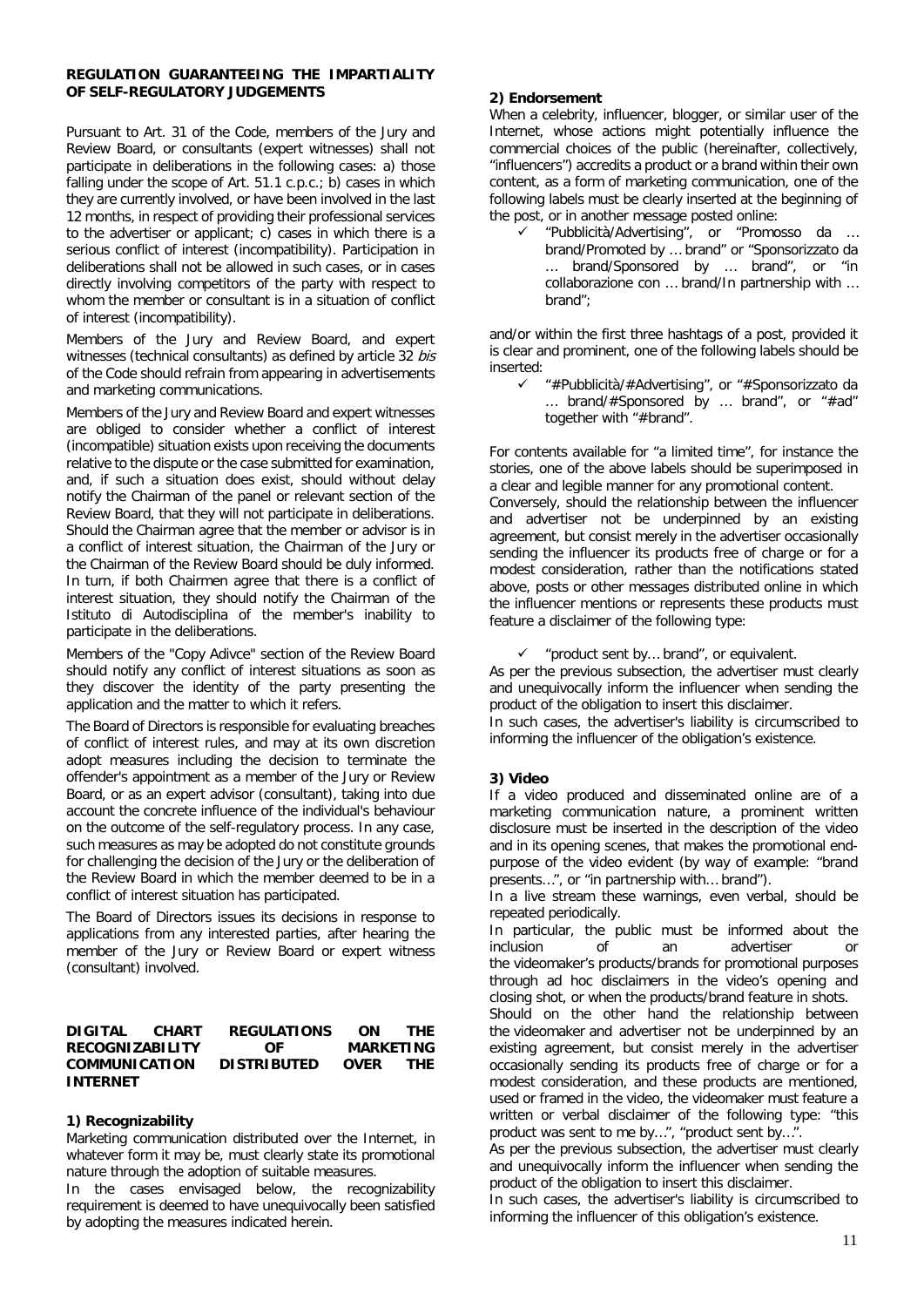## **4) Invitations to events**

Should the relationship between the influencer and advertiser not be underpinned by an existing agreement, but consist merely in the advertiser sending an invitation to take part in an event, posts and other messages produced by the influencer online that convey information about a product or brand in relation to the event must inform the audience that they are attending at the advertiser's invitation.

The advertiser must clearly and unequivocally inform the influencer on delivery of this obligation to disclose such information.

In cases of this type, the advertiser's liability is circumscribed to informing the influencer of this obligation's existence.

## **5) User-generated content**

User-generated content which takes the form of commercial marketing must clearly indicate this aspect, through the adoption of practices stated in the above sections.

## **6) In-feed units**

In-feed units that have the nature of a marketing communication must make this evident through the insertion of labels in such a position and form as is suited to ensuring they are clearly visible. Here are some examples:<br>
v "Pubblicità/Advertising", "Promosso

 "Pubblicità/Advertising", "Promosso da … brand/Promoted by … brand", "Sponsorizzato da … brand/Sponsored by ... brand", "Contenuto<br>Sponsorizzato/Sponsored content", "Post Sponsorizzato/Sponsored content", "Post Sponsorizzato/Sponsored post", "Presentato da … brand/Presented by … brand",

including in combination with specific graphic effects, such as for example the insertion of frames and/or drop-shadows and/or highlighting of the text or shading.

## **7) Paid search units**

Paid search units must clearly show their marketing nature through a graphic separation of content from so-called organic search-related content, along with a descriptor that explicitly informs users that the content is of a promotional nature (such as, for example, "Pubblicità/Advertising"), placed close to the sponsored search result, and in such a manner as to be visible and evident.

## **8) Recommendation widgets**

Promotional content disseminated as recommendation widgets must make its nature as marketing communication evident through the adoption of one of the following methods:

- an indication that the box contains sponsored content;
- an indication alongside individual items of content featuring the name or the logo of the advertiser and an indication of the content being sponsored.

If the content is developed by a "technology provider" (the party that developed the widget), as well as stating the above information, it is also necessary to state its origin and mention the supplier's name.

## **9) In-app advertising**

Should the content of an App be wholly or partially of an advertising nature, users must be notified through the implementation of appropriate measures that the content has been sponsored by the advertiser.

## **10) Advergame**

The promotional nature of an advergame must clearly be stated through the use of specific descriptors:

 "Promoted by … brand/Promosso da … brand", or "Sponsored by … brand/Sponsorizzato da … brand".

These descriptors must be placed within boxes at both the beginning and end of the game.

#### **REGULATION GOVERNING MARKETING FOR FOOD PRODUCTS AND BEVERAGES TO PROTECT CHILDREN AND ENSURE HEALTHY EATING**

## **1. Purpose and scope**

1.1. This Regulation governs marketing communication for food products and beverages directed to children or to which they might be exposed.

1.2. One of the aims is to ensure that, while performing an extremely useful role in the economy, marketing communication is carried out as a service to the public. Given the influence such marketing communication has on children and their eating habits, the Code of Self-Regulation for marketing communication places great importance on protecting them through specific provisions - Article 11 - and this Regulation.

## **2. Definitions**

For the purposes of this Regulation, the term "marketing communication" shall refer to advertising and all other forms of communication to promote the sale of food products and beverages regardless of the modalities used. This not only includes advertising but also, for example, promotions, sponsorships, direct marketing, and online marketing messages.

The term "child" includes any natural person up to the age of 12.

The term "message" refers to any form of public presentation and therefore includes the outer packaging, wrapping, labelling and so on.

## **3. Fairness principle**

Marketing communication for food products and beverages directed to children, or to which they might be exposed, must be honest, truthful and correct.

Such communication must avoid any material that could cause psychological, moral or physical harm, and must not exploit their natural credulity, inexperience or sense of loyalty.

## **4. Presentation of food products and beverages**

Marketing communication for food products and beverages directed to children or to which they might be exposed must avoid statements or representations that could mislead children, including omissions, ambiguity or exaggerations that are not obviously hyperbolic, particularly regarding the nutritional characteristics and effects of the product, prices, free offers, conditions of sale, distribution, the identity of persons depicted, prizes or awards.

Such marketing communication must not suggest that failure to consume the product might mean either their own inferiority or a failure by their parents or educators to fulfil their duties.

It must not belittle the role of parents and other educators in providing good dietary advice.

It must not suggest adopting poor eating habits or neglecting the need for a healthy lifestyle.